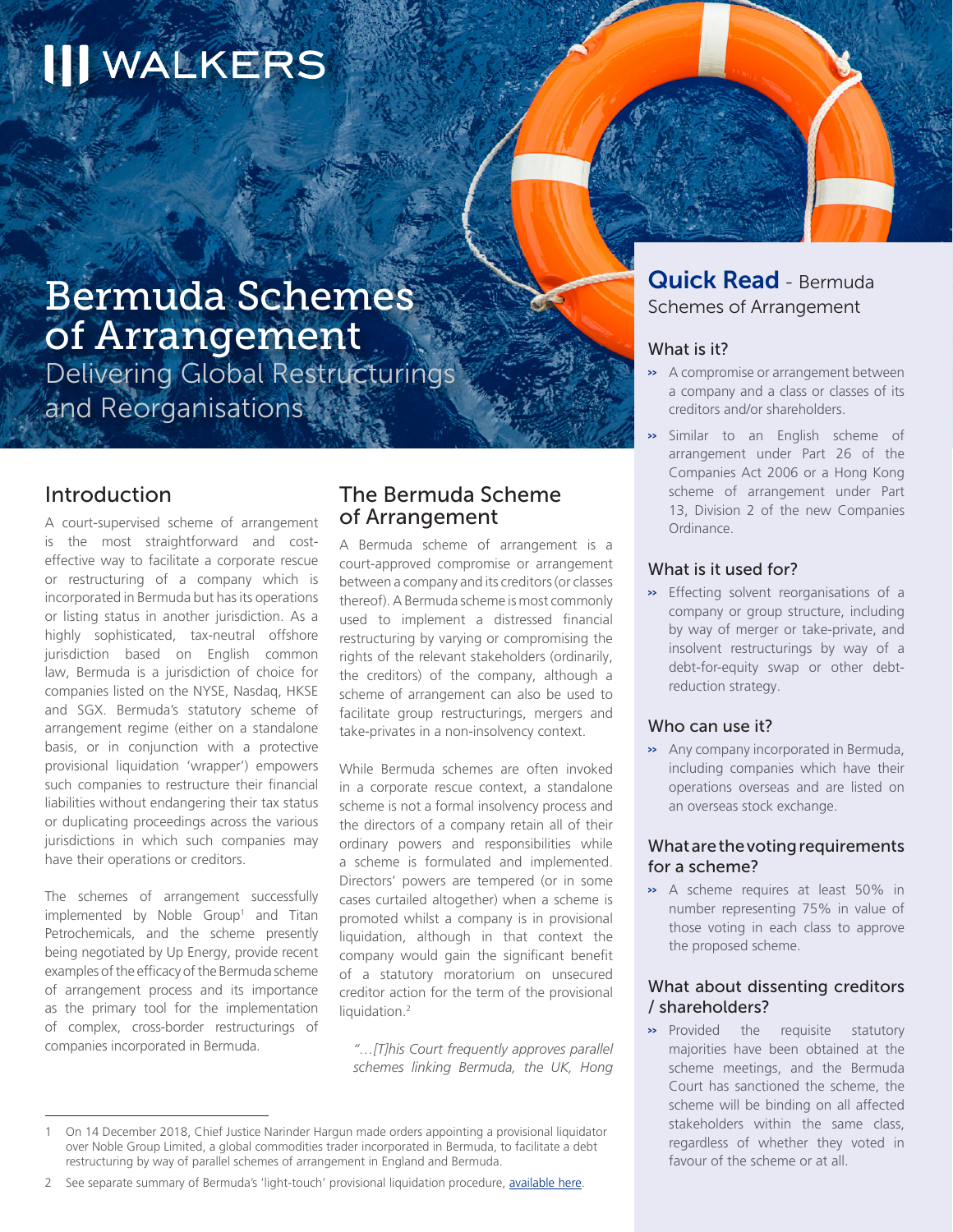#### *Kong and/or Singapore"3*

The Bermuda Supreme Court has an exceptionally wide jurisdiction in respect of schemes of arrangement and has the power to sanction such schemes in most circumstances so long as the company is incorporated in Bermuda. This remains the case even when the company is listed on a foreign stock exchange and has all, or a substantial majority of, its operations overseas. The Court's inherent jurisdiction over companies incorporated in Bermuda allows it to cut across borders and facilitate the restructuring of companies with complex, cross-border operations.

# The Statutory Regime

The statutory provisions applicable to Bermuda schemes of arrangement can be found in Part VII of the Companies Act 1981 (the "Act"), and specifically at sections 99 and 100. The provisions will be familiar to lawyers practising under the broadly equivalent provisions of English and Hong Kong statute. In essence, the process involves a meeting of each class of stakeholder whose rights will be affected by the scheme. The proposed scheme must be approved by a majority in number representing 75% in value of each class of stakeholder attending and voting (either in person or by proxy) at the meeting. The terms of the scheme will become binding on the company and all members of the relevant classes once the necessary statutory majorities are achieved, the sanction of the Bermuda Court has been obtained and the scheme filed with the Bermuda Registrar of Companies.

# The Bermuda Court's Involvement

Two separate applications must be made to the Bermuda Court in order to successfully implement a scheme of arrangement.

At the first of these applications (the "First

Hearing"), a draft of the formal Scheme of Arrangement, together with its Explanatory Statement, is presented, and the Court is asked to make an order pursuant to section 100 of the Act confirming that the contents of those documents are sufficient to allow the stakeholders voting on the scheme to make an informed decision on the merits of the proposed scheme and their participation therein. At the First Hearing, the Court will also consider the proper formulation of classes for the scheme meeting (in the case of a multiclass scheme) and give directions in relation to the conduct of the scheme meeting.<sup>4</sup> Importantly, the Court is not asked to consider the merits or fairness of the proposed scheme – that is a matter for the stakeholders who will be voting on the scheme.

*"It seems to me sensible that the position in Bermuda should mirror that in England, as well as that in other common law jurisdictions…"*<sup>5</sup>

Once the First Hearing has been held, and the Court has approved the scheme documentation and division of scheme classes (if applicable), the company (or its provisional liquidators) will convene the scheme meeting to allow the stakeholders to vote on the proposed scheme.

Assuming that the stakeholders vote in favour of the scheme at the scheme meeting, the final step is for the company (or its provisional liquidators) to approach the Bermuda Court to obtain formal sanction of the scheme of arrangement (the "Sanction Hearing"). Upon such approval being obtained at the Sanction Hearing, and the scheme being filed with the Bermuda Registrar of Companies, the terms of the scheme will become effective.

# Class Constitution

The statutory scheme requires that a creditors' scheme must be between a company and its

#### Is Chapter 15 recognition available?

>> Yes. The process for obtaining Ch. 15 recognition and orders giving full force and effect to the Bermuda Scheme in the US is relatively straightforward.

#### How much does it cost?

- >> Typically less expensive (in terms of legal expenses) than a 'full service' reorganisation procedure such as Ch. 11 proceedings.
- >> The structure imposed by the statutory regime means that a scheme can often also be less costly than ad hoc restructuring efforts.

#### How long does it take?

>> A straightforward scheme can be completed in 6 to 8 weeks (from the date the application is filed with the Bermuda Court to the date on which the scheme is sanctioned).

#### The Bermuda Court

>> The Supreme Court of Bermuda has extensive commercial, insolvency and restructuring experience. The Bermuda judiciary is made up of highly respected judges, many of whom have a private practice background in crossborder restructuring and schemes of arrangement.

# Quick Read - Provisional liquidation in Bermuda

#### What is it?

- >> An insolvency process subject to the supervision of the Bermuda Court.
- >> Often used to provide a protective 'wrapper' in a restructuring context, shielding the company from creditor claims while the company formulates and implements a restructuring proposal.
- >> The 'liquidation' terminology is somewhat of a misnomer – if a restructuring is successful, the provisional liquidators will be discharged and the restructured company will continue on as a going concern.

<sup>3</sup> In the matter of Titan Petrochemicals Group Limited [2014] SC (Bda) 74 Com (23 September 2014), per Kawaley CJ (as he then was). Justice Kawaley now sits as a judge of the Financial Services Division of the Grand Court of the Cayman Islands.

<sup>4</sup> Pursuant to Practice Direction No. 18 of 2017 'Guidelines applicable to Schemes of Arrangement under Section 99 of the Companies Act 1981', which follows the English Court of Appeal's decision in Re Hawk Insurance Co Ltd [2001] 2 BCLC 480 and parallels UK Practice Direction 'Scheme of Arrangements with Creditors' [2002] 3 All ER 96.

<sup>5</sup> Kader Holdings Company Limited v Desarrollo Immobiliario Negocios Industriales de Alta Technologia de Hermosilio, S.A. de CV [2014] CA (Bda) 13 Civ (10 March 2014) per Bell AJ, as cited by Kawaley CJ (as he then was) in Titan Petrochemicals.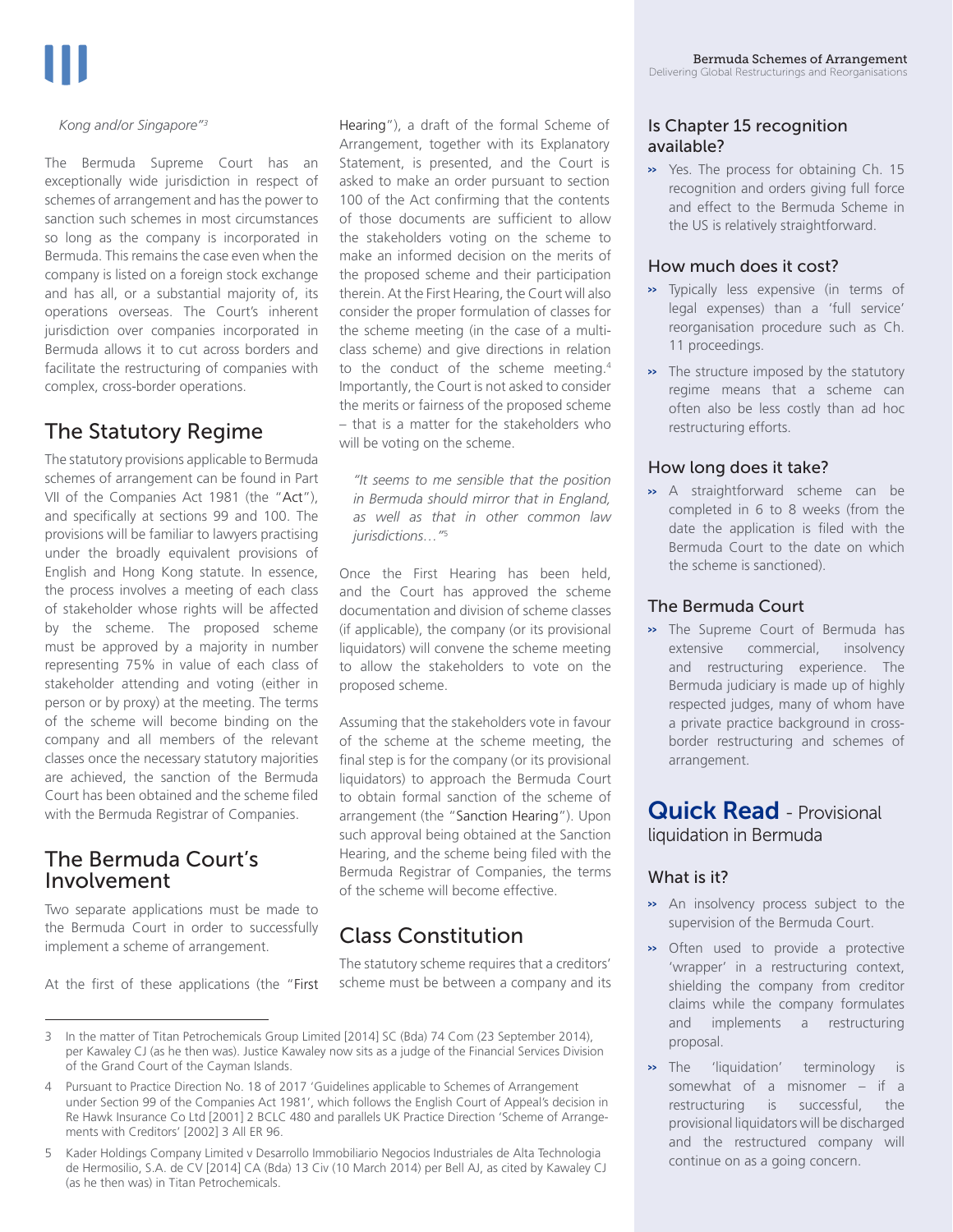creditors, or any class of creditors. Each class of creditors must vote in its own meeting, and must pass the scheme by the relevant statutory majorities in order for the scheme to be approved. It is customary in Bermuda for the question of creditor classes to be determined at the First Hearing, to avoid subsequent challenges to the validity of the scheme being raised after the scheme meetings have been held.

When considering the constitution of classes, the rights of a given class need not be identical, provided they are "not so dissimilar as to make it impossible for them to consult together with a view to their common interest".<sup>6</sup> The Bermuda Court typically follows English jurisprudence as regards the constitution of classes for voting purposes.7

*"[Bermuda's] statutory provisions derive from the same legal roots [i.e. English common law] which often apply to companies whose operations and restructurings traverse multiple jurisdictional shores"*<sup>8</sup>

# Dissenting Stakeholders

Provided that a majority in number representing 75% of the value of each stakeholder class vote in favour of a scheme, and that the scheme meetings have been convened and held lawfully and in accordance with the orders made by the Court at the First Hearing, there is relatively little which can be done to prevent a scheme from taking effect.

For example, a scheme of arrangement of a company in financial distress, which provides for the compromise of creditors' interests, cannot ordinarily be upset by shareholders of the company (who might, for example, be dissatisfied with the terms of a debt-forequity swap which involves their shareholding being diluted) because in circumstances where a company is insolvent and cannot pay its creditors, those shareholders have no interest in and will not be affected by the scheme. Similarly, in a creditors' scheme involving a

compromise of debts owed by the company, an unsecured creditor unhappy with the terms of such compromise cannot ordinarily prevent such scheme from being implemented once the necessary statutory majorities have been achieved, provided that the scheme process has not been tainted by fraud or dishonesty.<sup>9</sup>

# Restructuring Timetable

The procedure and processes to be followed in a Bermuda scheme of arrangement are set out in the Act and the timing of such steps will depend in large part upon the complexity of the contemplated restructuring. As a general proposition, a straightforward scheme will proceed on the following timetable:

Week 1: Originating Summons filed with the Bermuda Court, together with draft Scheme and Explanatory Statement.

Week 2: Order for directions made by the Bermuda Court.

Week 5: First Hearing before the Bermuda Court.

Week 7: Scheme meeting(s) held.

Week 8: Sanction Hearing before the Bermuda Court.

Week 8: Scheme filed with Bermuda Registrar of Companies.

Schemes of arrangement which interact with or impact upon a company's listing status, and "parallel schemes" being implemented across multiple jurisdictions, can take significantly longer than the indicative timeline set out above.

# Case Study One – Restructuring of Titan Petrochemicals Group Limited

Titan Petrochemicals is a listed company on the Main Board of the Hong Kong Stock Exchange and has been a major player in the offshore and marine industry in China since it was founded

# What about adverse creditors?

>> The appointment of provisional liquidators invokes an automatic statutory moratorium on creditor claims, although it does not prevent secured creditors from enforcing their security.

# Who can use it?

>> Any company incorporated in Bermuda, including companies which have their operations overseas and are listed on an overseas stock exchange.

### What powers do provisional liquidators have?

>> Powers are bespoke to the facts and requirements of each provisional liquidation, and are set out in a formal Court Order.

# How are appointees selected?

>> Typically both local and foreign insolvency practitioners will be appointed, particularly if the subject company has significant operations overseas or is listed on a foreign stock exchange.

# What is a 'light-touch' provisional liquidation?

>> In a 'light-touch' provisional liquidation, the provisional liquidators are appointed with limited powers, enabling them to work alongside the existing board of directors without completely displacing the directors' powers.

### Is foreign recognition of the provisional liquidation available?

- >> Yes. The provisional liquidation proceedings can be readily recognised in other jurisdictions to allow a global restructuring to be effected.
- >> Typically, the appointment of provisional liquidators to a Bermuda company will be followed immediately by an application for recognition in the jurisdiction of the company's operation and/or listing.

# Cost and speed

>> Provisional liquidators can be appointed on an expedited basis – depending on the particular facts, appointments can often be secured on less than 24 hours' notice.

<sup>6</sup> Sovereign Life Assurance Co v Dodd [1892] 2 QB 573 at 583 per Bowen LJ.

<sup>7</sup> Re Dominion Petroleum Ltd [2012] Bda LR 8.

<sup>8</sup> In the matter of Titan Petrochemicals, above no. 3.

<sup>9</sup> The Judicial Committee of the Privy Council in Kempe and another (as Joint Liquidators of Mentor Insurance Ltd) v Ambassador Insurance Co (in liquidation) [1998] 1 WLR 271 has confirmed that a minority creditor is bound by a properly established creditors' scheme and cannot apply to the Bermuda Court to vary its terms.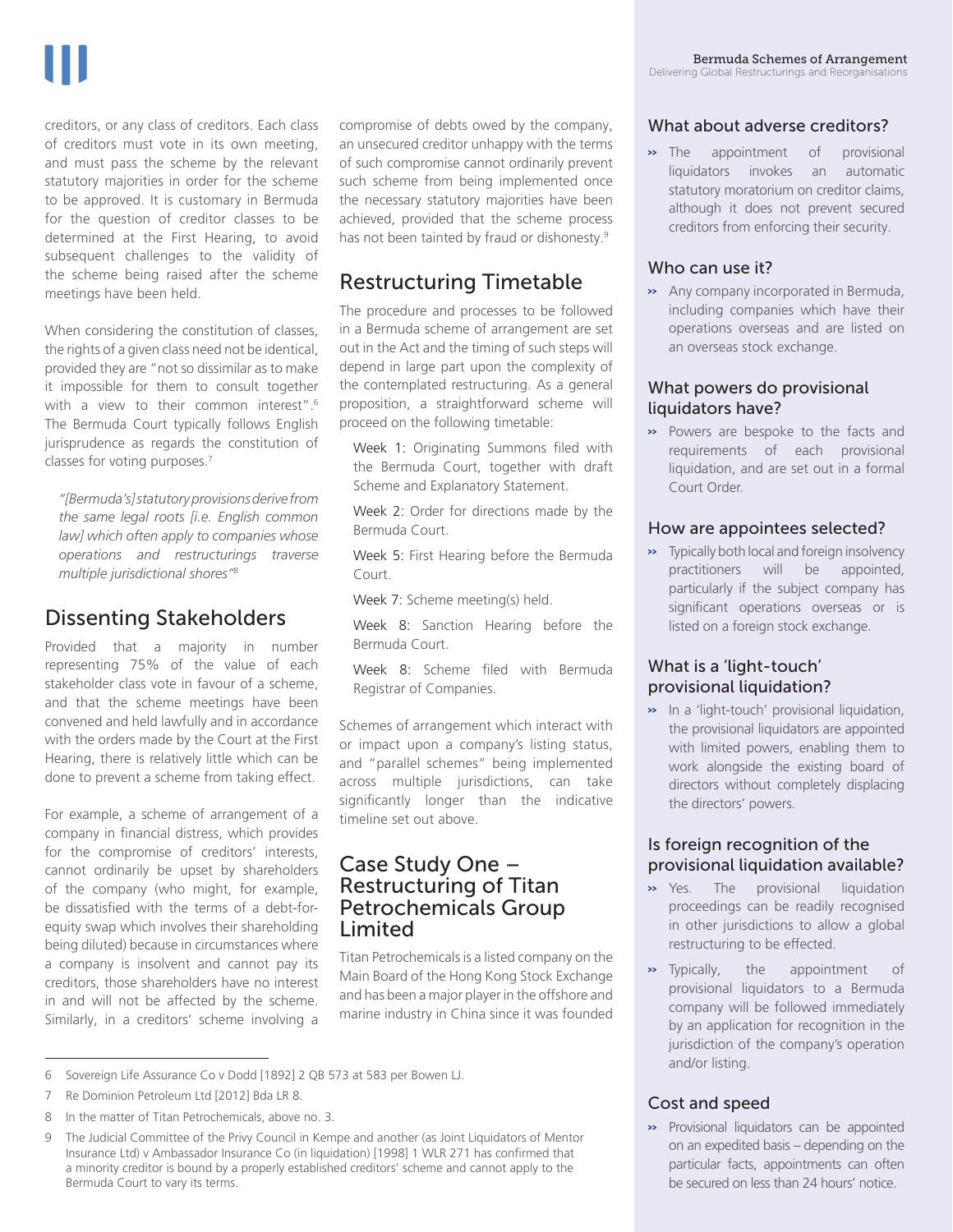in 2002. However, the oil trading and shipping downturns precipitated by the global financial crisis in 2009 forced Titan to restructure its debt in 2010 and divest itself of many of its profitable assets. By 2012, company creditors were threatening to commence insolvency proceedings and in 2013 petitions were filed with the courts in Bermuda and Hong Kong seeking the winding-up of the company.

Following the appointment of provisional liquidators to the company by the Supreme Court of Bermuda on a creditor petition, the powers of those provisional liquidators were subsequently varied to 'light-touch' powers, to consult with the directors of the company to develop and implement a restructuring proposal.

The terms of that restructuring proposal were presented to the company's creditors in 2014. Essentially, it involved the company's noteholders agreeing to 'haircuts' of between 60 and 90% of the value of their respective debts, in exchange for cash and share options in the newly restructured company. Critical to the success of the restructuring was the support of Guangdong Zhenrong Energy Co., Ltd, Titan's major shareholder and 'white knight' investor.

The First Hearing was held on 15 September 2014, at which time the Bermuda Court approved the Scheme Booklet and made orders for the convening of the scheme meetings, which were held on 22 October 2014. Titan's scheme of arrangement was sanctioned by the Bermuda Court on 5 November 2014, and became effective the following day upon being filed with the Companies Registry. Following the discharge of the provisional liquidators, the company went on to recover its listing status on the Hong Kong Stock Exchange.

# Case Study Two – Restructuring of Up Energy Development Group Limited

Up Energy Development Group Limited is the holding company for a corporate group engaged in the business of mining and processing coking coal in the People's Republic of China. Trading in the shares of Up Energy - listed on the Hong Kong Stock Exchange in January of 2011 - was suspended on 30 June

2016 following the presentation of winding up petitions against the company, first in Hong Kong and thereafter in Bermuda.

On 7 October 2016, provisional liquidators were appointed to Up Energy by order of the Bermuda Court upon the petition of an unsecured creditor in respect of a HK\$150 million debt and following the filing of a winding-up petition in Hong Kong earlier in the year. The provisional liquidators took office in considerably difficult circumstances: the long-standing directors of the company had resigned and there was no unanimity amongst the unsecured creditor body which were collectively owed in excess of HK\$1 billion. Following their appointment, the joint provisional liquidators advised the Court that in a forced insolvency scenario, the company's unsecured creditors were likely to recover between 0.62 and 3.77% of the amounts owed to them by the company.

In appointing provisional liquidators, Kawaley CJ (as he then was) confirmed the integral role which provisional liquidators play in developing and promoting schemes of arrangement in Bermuda:

*"It is the involvement of JPLs, embedded with the restructuring troops, which relieves this Court of the burden shouldered by US Bankruptcy Court judges of resolving a myriad of disputes between the restructuring protagonists. A scheme of arrangement is approved in principle by this Court when leave is sought to promote it, typically on an ex parte basis. A scheme of arrangement is sanctioned, if it attracts the requisite support, in the overwhelming majority of cases at a perfunctory uncontested hearing. All conflicts are typically resolved before the scheme document is finalised, out of court, with the JPLs playing a generally unheralded but crucial mediating role. They bring a high degree of efficiency and economy to Bermudian restructuring proceedings which would likely be lost in a proceeding without the usual appointment".*

Under the supervision of the provisional liquidators, the company made arrangements for the construction of the coal mines and auxiliary plants which comprise its major productive assets, and presented a resumption proposal to the Hong Kong Stock Exchange. The company's ability to restructure its

- >> Costs are dependent on the complexity and length of the subsequent proceedings.
- >> Costs will include the fees and expenses of the provisional liquidators, which are typically paid out of the assets of the company.